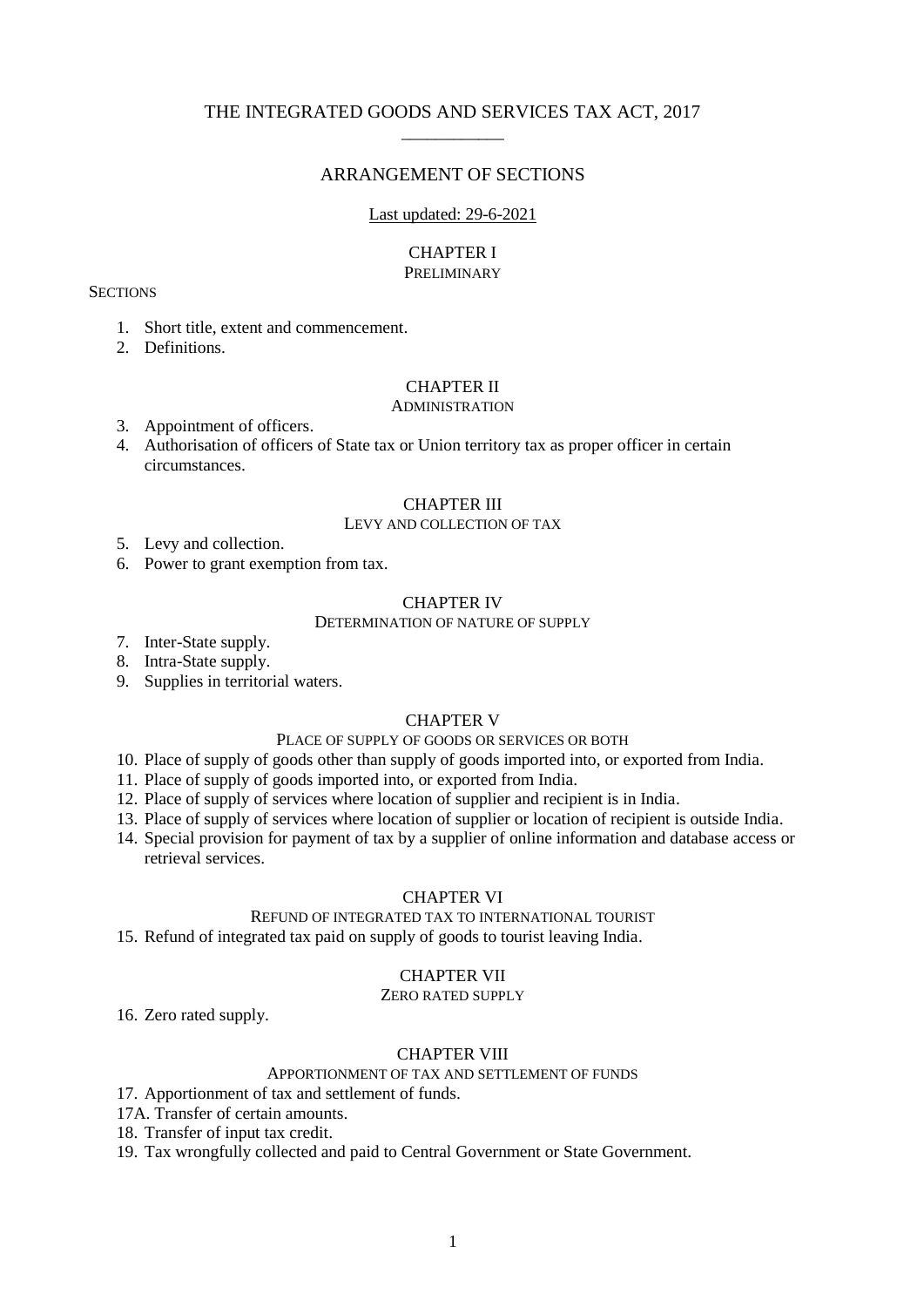# CHAPTER IX

# **MISCELLANEOUS**

**SECTIONS** 

- 20. Application of provisions of Central Goods and Services Tax Act.
- 21. Import of services made on or after the appointed day.
- 22. Power to make rules.
- 23. Power to make regulations.
- 24. Laying of rules, regulations and notifications.
- 25. Removal of difficulties.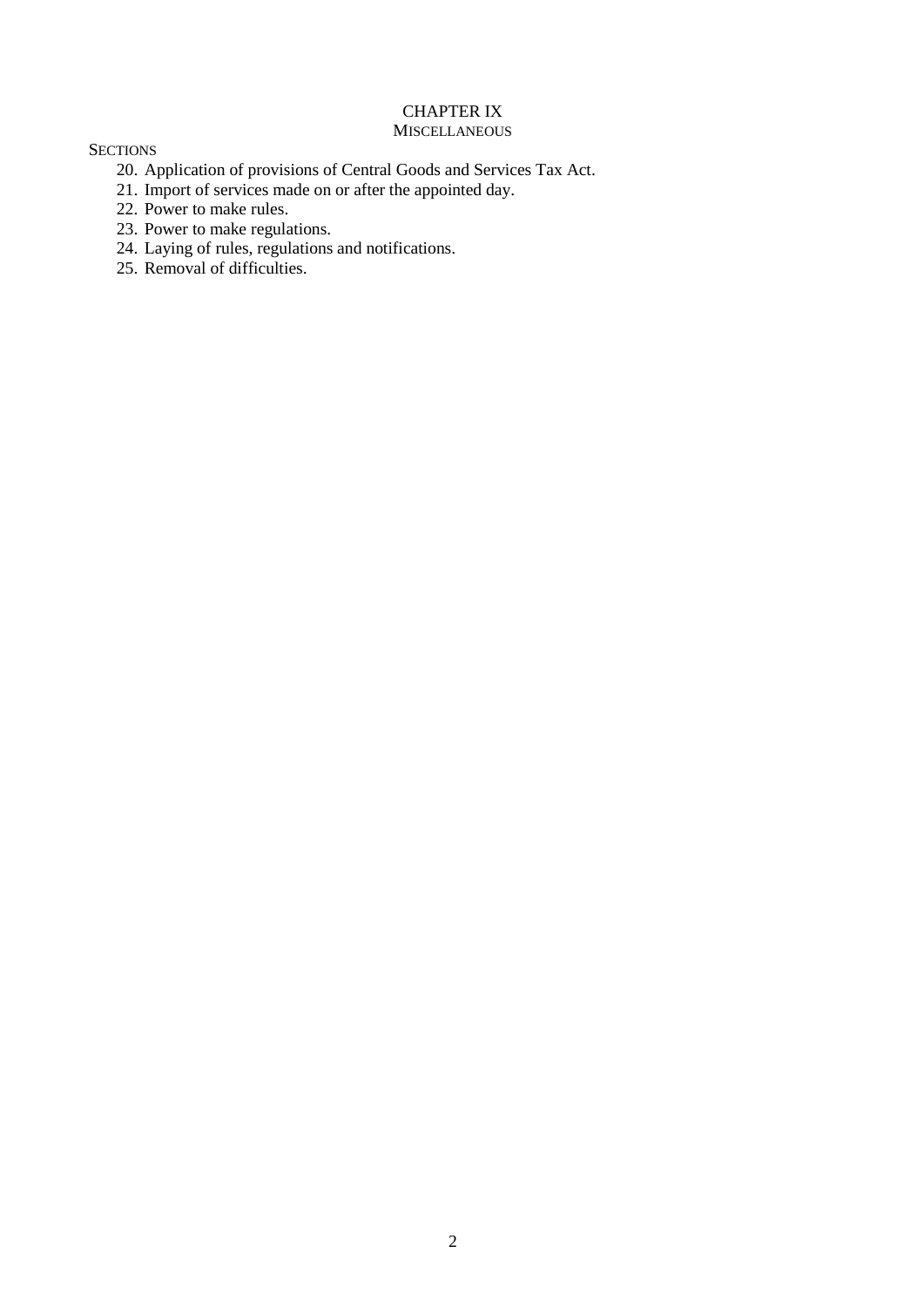# THE INTEGRATED GOODS AND SERVICES TAX ACT, 2017

### ACT NO. 13 OF 2017

[12*th April*, 2017.]

An Act to make a provision for levy and collection of tax on inter-State supply of goods or services or both by the Central Government and for matters connected therewith or incidental thereto.

BE it enacted by Parliament in the Sixty-eighth Year of the Republic of India as follows:—

# CHAPTER I

### **PRELIMINARY**

**1. Short title, extent and commencement**.—(*1*) This Act may be called the Integrated Goods and Services Tax Act, 2017.

(*2*) It shall extend to the whole of India except the State of Jammu and Kashmir\*.

 $(3)$  It shall come into force on such date<sup>1</sup> as the Central Government may, by notification in the Official Gazette, appoint:

Provided that different dates may be appointed for different provisions of this Act and any reference in any such provision to the commencement of this Act shall be construed as a reference to the coming into force of that provision.

**2. Definitions**.—In this Act, unless the context otherwise requires,––

(*1*) "Central Goods and Services Tax Act" means the Central Goods and Services Tax Act, 2017;

(*2*) ''central tax" means the tax levied and collected under the Central Goods and Services Tax Act;

(*3*) "continuous journey" means a journey for which a single or more than one ticket or invoice is issued at the same time, either by a single supplier of service or through an agent acting on behalf of more than one supplier of service, and which involves no stopover between any of the legs of the journey for which one or more separate tickets or invoices are issued.

*Explanation*.––For the purposes of this clause, the term "stopover" means a place where a passenger can disembark either to transfer to another conveyance or break his journey for a certain period in order to resume it at a later point of time;

(*4*) "customs frontiers of India" means the limits of a customs area as defined in section 2 of the Customs Act, 1962 (52 of 1962);

(*5*) "export of goods" with its grammatical variations and cognate expressions, means taking goods out of India to a place outside India;

(*6*) "export of services" means the supply of any service when,––

(*i*) the supplier of service is located in India;

(*ii*) the recipient of service is located outside India;

(*iii*) the place of supply of service is outside India;

(*iv*) the payment for such service has been received by the supplier of service in convertible foreign exchange; <sup>2</sup>[or in Indian rupees wherever permitted by the Reserve Bank of India]; and

<sup>1. 22</sup>nd June, 2017 for sections 1, 2, 3, 14, 20 and 22 *vide* notification No. G.S.R. 603 (E) dated the 19th June, 2017, *see* Gazette of India, Extraordinary, Part II, sec. 3(i).

<sup>1</sup>st July, 2017 for sections 4 to 13, 16 to 19, 21, 23 to 25 *vide* notification No. G.S.R. 662(E) dated 28th June 2017, *see* Gazette of India, Extraordinary, Part II, sec. 3(i).

*<sup>\*</sup> Vide* notification No. S.O. 3912(E), dated 30th October, 2019, this Act is made applicable to the Union territory of Jammu and Kashmir and the Union territory of Ladakh.

<sup>2.</sup> Ins. by Act 32 of 2018, s. 2 (w.e.f. 1-2-2019).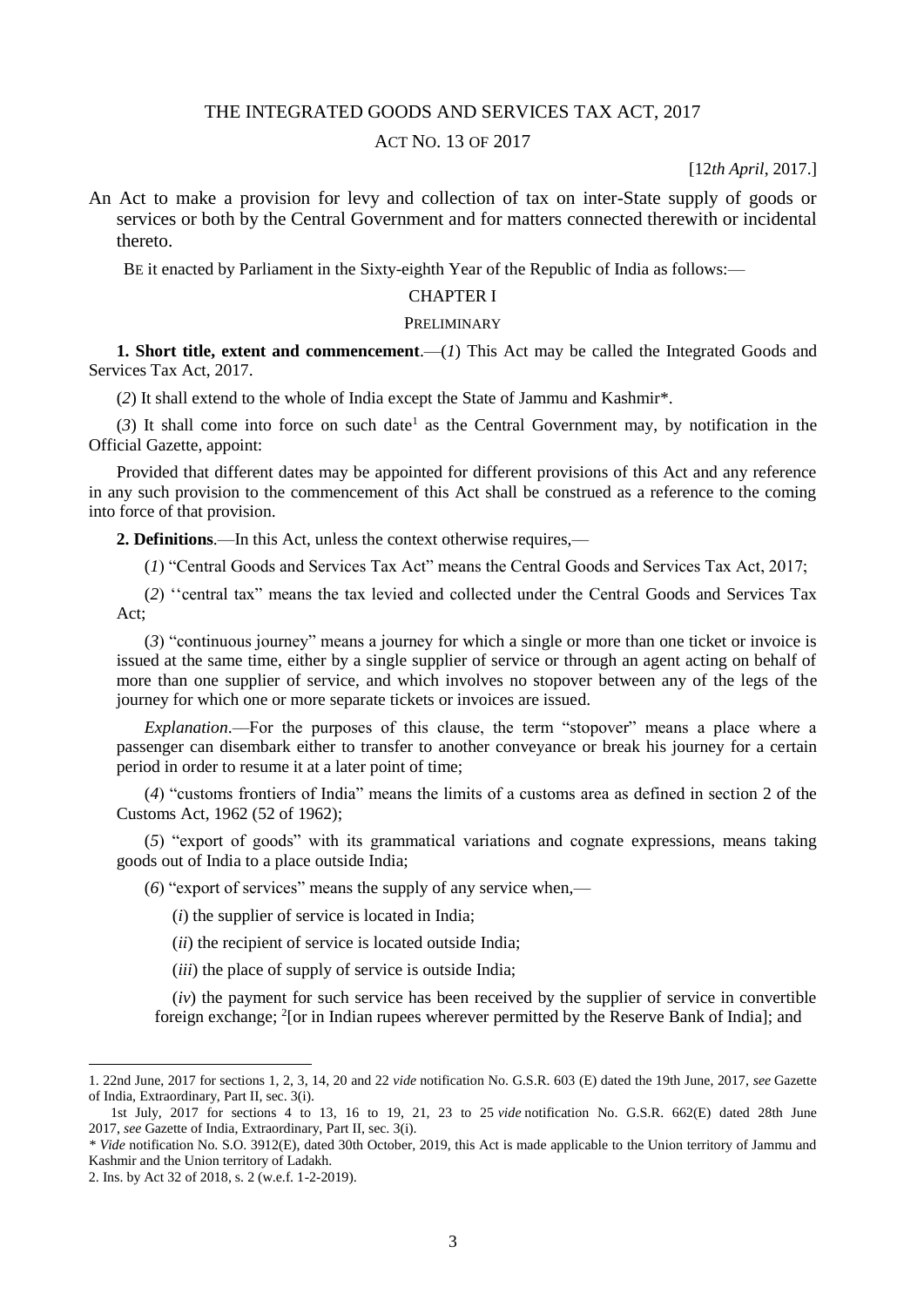(*v*) the supplier of service and the recipient of service are not merely establishments of a distinct person in accordance with *Explanation* 1 in section 8;

(*7*) "fixed establishment" means a place (other than the registered place of business) which is characterised by a sufficient degree of permanence and suitable structure in terms of human and technical resources to supply services or to receive and use services for its own needs;

(*8*) "Goods and Services Tax (Compensation to States) Act" means the Goods and Services Tax (Compensation to States) Act, 2017;

(*9*) "Government" means the Central Government;

(*10*) ''import of goods" with its grammatical variations and cognate expressions, means bringing goods into India from a place outside India;

 $(11)$  "import of services" means the supply of any service, where—

(*i*) the supplier of service is located outside India;

(*ii*) the recipient of service is located in India; and

(*iii*) the place of supply of service is in India;

(*12*) "integrated tax" means the integrated goods and services tax levied under this Act;

(*13*) "intermediary" means a broker, an agent or any other person, by whatever name called, who arranges or facilitates the supply of goods or services or both, or securities, between two or more persons, but does not include a person who supplies such goods or services or both or securities on his own account;

(*14*) "location of the recipient of services" means,––

(*a*) where a supply is received at a place of business for which the registration has been obtained, the location of such place of business;

(*b*) where a supply is received at a place other than the place of business for which registration has been obtained (a fixed establishment elsewhere), the location of such fixed establishment;

(*c*) where a supply is received at more than one establishment, whether the place of business or fixed establishment, the location of the establishment most directly concerned with the receipt of the supply; and

(*d*) in absence of such places, the location of the usual place of residence of the recipient;

(*15*) "location of the supplier of services" means,––

(*a*) where a supply is made from a place of business for which the registration has been obtained, the location of such place of business;

(*b*) where a supply is made from a place other than the place of business for which registration has been obtained (a fixed establishment elsewhere), the location of such fixed establishment;

(*c*) where a supply is made from more than one establishment, whether the place of business or fixed establishment, the location of the establishment most directly concerned with the provision of the supply; and

(*d*) in absence of such places, the location of the usual place of residence of the supplier;

(*16*) "non-taxable online recipient" means any Government, local authority, governmental authority, an individual or any other person not registered and receiving online information and database access or retrieval services in relation to any purpose other than commerce, industry or any other business or profession, located in taxable territory.

*Explanation*.––For the purposes of this clause, the expression "governmental authority" means an authority or a board or any other body,––

(*i*) set up by an Act of Parliament or a State Legislature; or

(*ii*) established by any Government,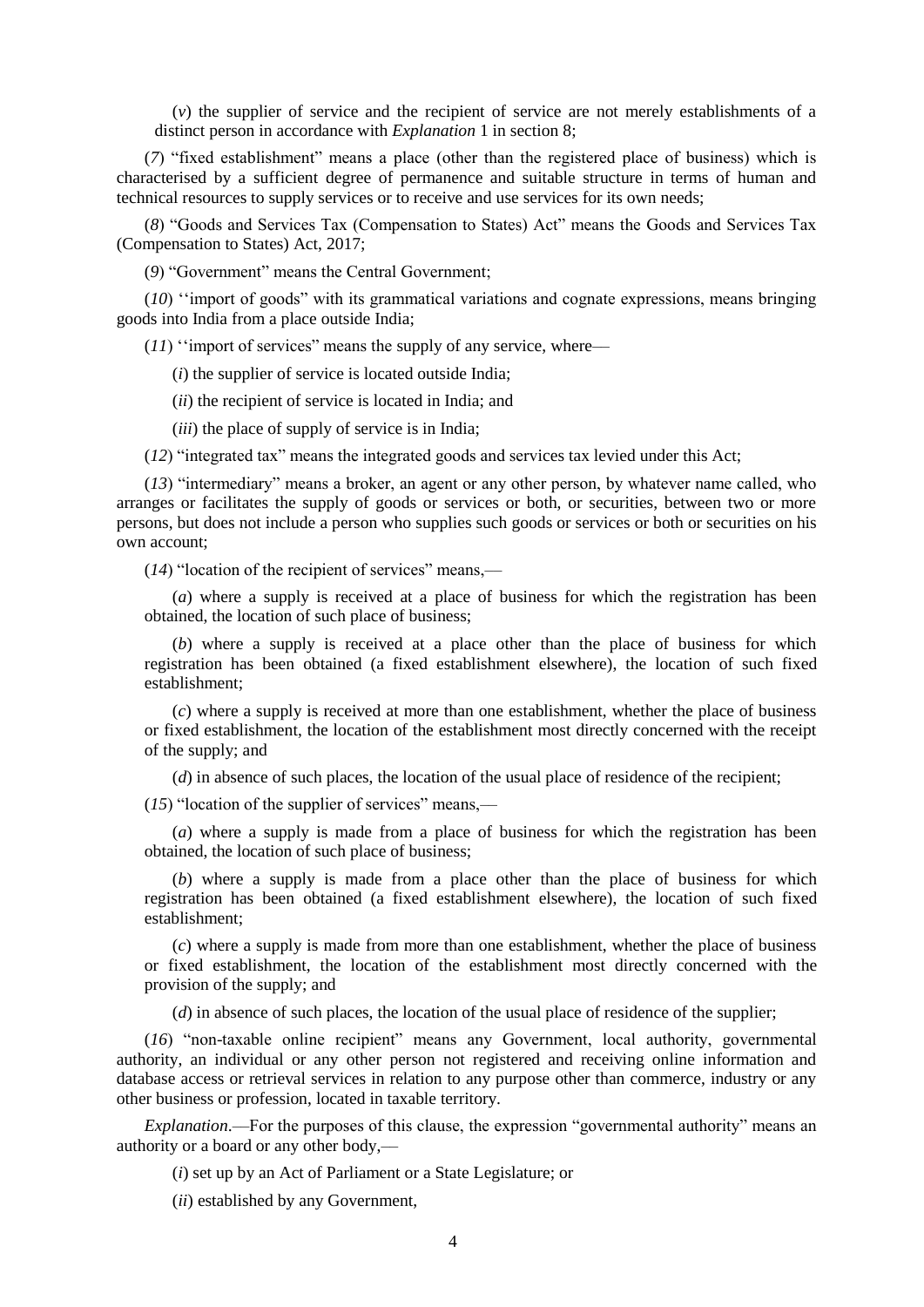with ninety per cent. or more participation by way of equity or control, to carry out any function entrusted <sup>1</sup> [to a Panchayat under article 243G or] to a municipality under article 243W of the Constitution;

(*17*) "online information and database access or retrieval services" means services whose delivery is mediated by information technology over the internet or an electronic network and the nature of which renders their supply essentially automated and involving minimal human intervention and impossible to ensure in the absence of information technology and includes electronic services such as,––

(*i*) advertising on the internet;

(*ii*) providing cloud services;

(*iii*) provision of e-books, movie, music, software and other intangibles through telecommunication networks or internet;

(*iv*) providing data or information, retrievable or otherwise, to any person in electronic form through a computer network;

(*v*) online supplies of digital content (movies, television shows, music and the like);

(*vi*) digital data storage; and

(*vii*) online gaming;

(*18*) "output tax", in relation to a taxable person, means the integrated tax chargeable under this Act on taxable supply of goods or services or both made by him or by his agent but excludes tax payable by him on reverse charge basis;

(*19*) "Special Economic Zone" shall have the same meaning as assigned to it in clause (*za*) of section 2 of the Special Economic Zones Act, 2005 (28 of 2005);

(*20*) "Special Economic Zone developer" shall have the same meaning as assigned to it in clause (*g*) of section 2 of the Special Economic Zones Act, 2005 (28 of 2005) and includes an Authority as defined in clause (*d*) and a Co-Developer as defined in clause (*f*) of section 2 of the said Act;

(*21*) "supply" shall have the same meaning as assigned to it in section 7 of the Central Goods and Services Tax Act;

(*22*) "taxable territory" means the territory to which the provisions of this Act apply;

(*23*) "zero-rated supply" shall have the meaning assigned to it in section 16;

(*24*) words and expressions used and not defined in this Act but defined in the Central Goods and Services Tax Act, the Union Territory Goods and Services Tax Act and the Goods and Services Tax (Compensation to States) Act shall have the same meaning as assigned to them in those Acts;

(*25*) any reference in this Act to a law which is not in force in the State of Jammu and Kashmir\*, shall, in relation to that State be construed as a reference to the corresponding law, if any, in force in that State.

### CHAPTER II

#### ADMINISTRATION

**3. Appointment of officers**.––The Board may appoint such central tax officers as it thinks fit for exercising the powers under this Act.

<sup>1.</sup> Ins. by Act 32 of 2018, s. 2 (w.e.f. 1-2-2019).

*<sup>\*</sup> Vide* notification No. S.O. 3912(E), dated 30th October, 2019, this Act is made applicable to the Union territory of Jammu and Kashmir and the Union territory of Ladakh.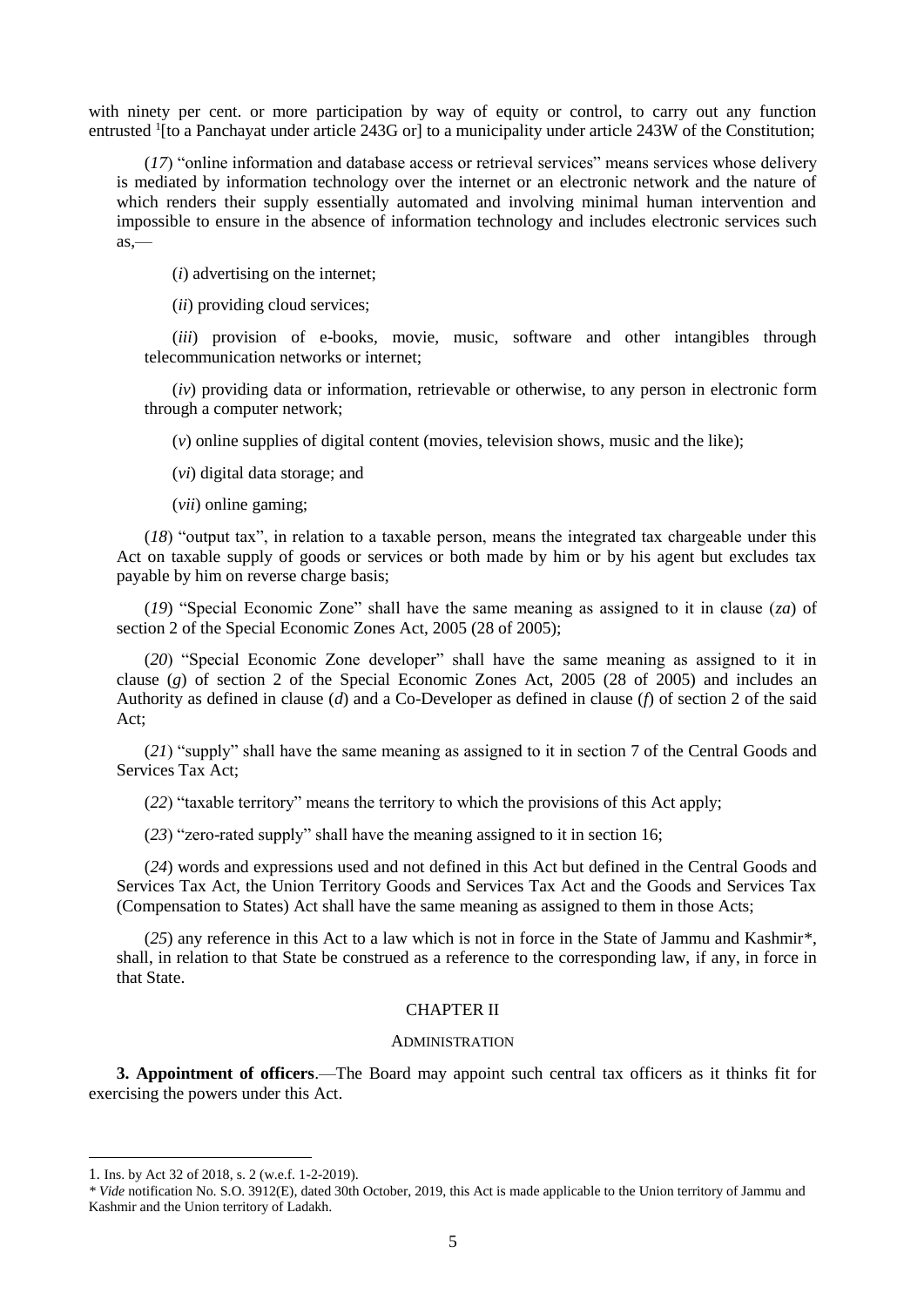**4. Authorisation of officers of State tax or Union territory tax as proper officer in certain circumstances**.––Without prejudice to the provisions of this Act, the officers appointed under the State Goods and Services Tax Act or the Union Territory Goods and Services Tax Act are authorised to be the proper officers for the purposes of this Act, subject to such exceptions and conditions as the Government shall, on the recommendations of the Council, by notification, specify.

#### CHAPTER III

#### LEVY AND COLLECTION OF TAX

**5. Levy and collection**.––(*1*) Subject to the provisions of sub-section (*2*), there shall be levied a tax called the integrated goods and services tax on all inter-State supplies of goods or services or both, except on the supply of alcoholic liquor for human consumption, on the value determined under section 15 of the Central Goods and Services Tax Act and at such rates, not exceeding forty per cent., as may be notified by the Government on the recommendations of the Council and collected in such manner as may be prescribed and shall be paid by the taxable person:

Provided that the integrated tax on goods imported into India shall be levied and collected in accordance with the provisions of section 3 of the Customs Tariff Act, 1975 (51 of 1975) on the value as determined under the said Act at the point when duties of customs are levied on the said goods under section 12 of the Customs Act, 1962 (52 of 1962).

(*2*) The integrated tax on the supply of petroleum crude, high speed diesel, motor spirit (commonly known as petrol), natural gas and aviation turbine fuel shall be levied with effect from such date as may be notified by the Government on the recommendations of the Council.

(*3*) The Government may, on the recommendations of the Council, by notification, specify categories of supply of goods or services or both, the tax on which shall be paid on reverse charge basis by the recipient of such goods or services or both and all the provisions of this Act shall apply to such recipient as if he is the person liable for paying the tax in relation to the supply of such goods or services or both.

<sup>1</sup>[(4) The Government may, on the recommendations of the Council, by notification, specify a class of registered persons who shall, in respect of supply of specified categories of goods or services or both received from an unregistered supplier, pay the tax on reverse charge basis as the recipient of such supply of goods or services or both, and all the provisions of this Act shall apply to such recipient as if he is the person liable for paying the tax in relation to such supply of goods or services or both.]

(*5*) The Government may, on the recommendations of the Council, by notification, specify categories of services, the tax on inter-State supplies of which shall be paid by the electronic commerce operator if such services are supplied through it, and all the provisions of this Act shall apply to such electronic commerce operator as if he is the supplier liable for paying the tax in relation to the supply of such services:

Provided that where an electronic commerce operator does not have a physical presence in the taxable territory, any person representing such electronic commerce operator for any purpose in the taxable territory shall be liable to pay tax:

Provided further that where an electronic commerce operator does not have a physical presence in the taxable territory and also does not have a representative in the said territory, such electronic commerce operator shall appoint a person in the taxable territory for the purpose of paying tax and such person shall be liable to pay tax.

**6. Power to grant exemption from tax.––** (*1*) Where the Government is satisfied that it is necessary in the public interest so to do, it may, on the recommendations of the Council, by notification, exempt generally, either absolutely or subject to such conditions as may be specified therein, goods or services or both of any specified description from the whole or any part of the tax leviable thereon with effect from such date as may be specified in such notification.

<sup>1.</sup> Subs. by Act 32 of 2018, s. 3, for sub-section (*4*) (w.e.f. 1-2-2019).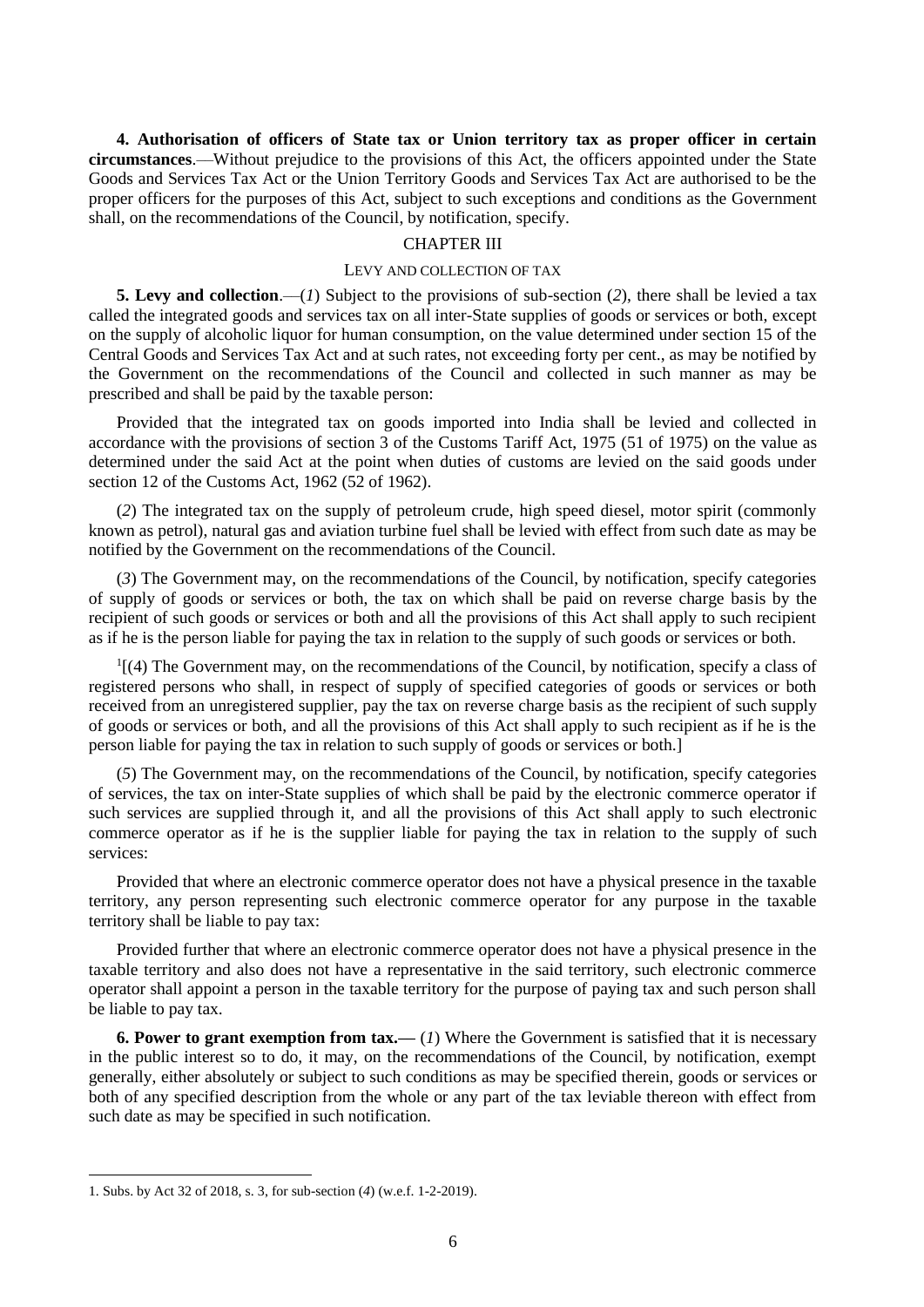(*2*) Where the Government is satisfied that it is necessary in the public interest so to do, it may, on the recommendations of the Council, by special order in each case, under circumstances of an exceptional nature to be stated in such order, exempt from payment of tax any goods or services or both on which tax is leviable.

(*3*) The Government may, if it considers necessary or expedient so to do for the purpose of clarifying the scope or applicability of any notification issued under sub-section (*1*) or order issued under sub-section (*2*), insert an Explanation in such notification or order, as the case may be, by notification at any time within one year of issue of the notification under sub-section (*1*) or order under sub-section (*2*), and every such Explanation shall have effect as if it had always been the part of the first such notification or order, as the case may be.

*Explanation*.––For the purposes of this section, where an exemption in respect of any goods or services or both from the whole or part of the tax leviable thereon has been granted absolutely, the registered person supplying such goods or services or both shall not collect the tax, in excess of the effective rate, on such supply of goods or services or both.

#### CHAPTER IV

### DETERMINATION OF NATURE OF SUPPLY

**7. Inter-State supply**.—(*1*) Subject to the provisions of section 10, supply of goods, where the location of the supplier and the place of supply are in-

(*a*) two different States;

(*b*) two different Union territories; or

(*c*) a State and a Union territory, shall be treated as a supply of goods in the course of inter-State trade or commerce.

(*2*) Supply of goods imported into the territory of India, till they cross the customs frontiers of India, shall be treated to be a supply of goods in the course of inter-State trade or commerce.

(*3*) Subject to the provisions of section 12, supply of services, where the location of the supplier and the place of supply are in––

(*a*) two different States;

(*b*) two different Union territories; or

(*c*) a State and a Union territory, shall be treated as a supply of services in the course of inter-State trade or commerce.

(*4*) Supply of services imported into the territory of India shall be treated to be a supply of services in the course of inter-State trade or commerce.

(*5*) Supply of goods or services or both,––

(*a*) when the supplier is located in India and the place of supply is outside India;

(*b*) to or by a Special Economic Zone developer or a Special Economic Zone unit; or

(*c*) in the taxable territory, not being an intra-State supply and not covered elsewhere in this section, shall be treated to be a supply of goods or services or both in the course of inter-State trade or commerce.

8. **Intra-State supply**.—(*1*) Subject to the provisions of section 10, supply of goods where the location of the supplier and the place of supply of goods are in the same State or same Union territory shall be treated as intra-State supply:

Provided that the following supply of goods shall not be treated as intra-State supply, namely:––

(*i*) supply of goods to or by a Special Economic Zone developer or a Special Economic Zone unit;

(*ii*) goods imported into the territory of India till they cross the customs frontiers of India; or

(*iii*) supplies made to a tourist referred to in section 15.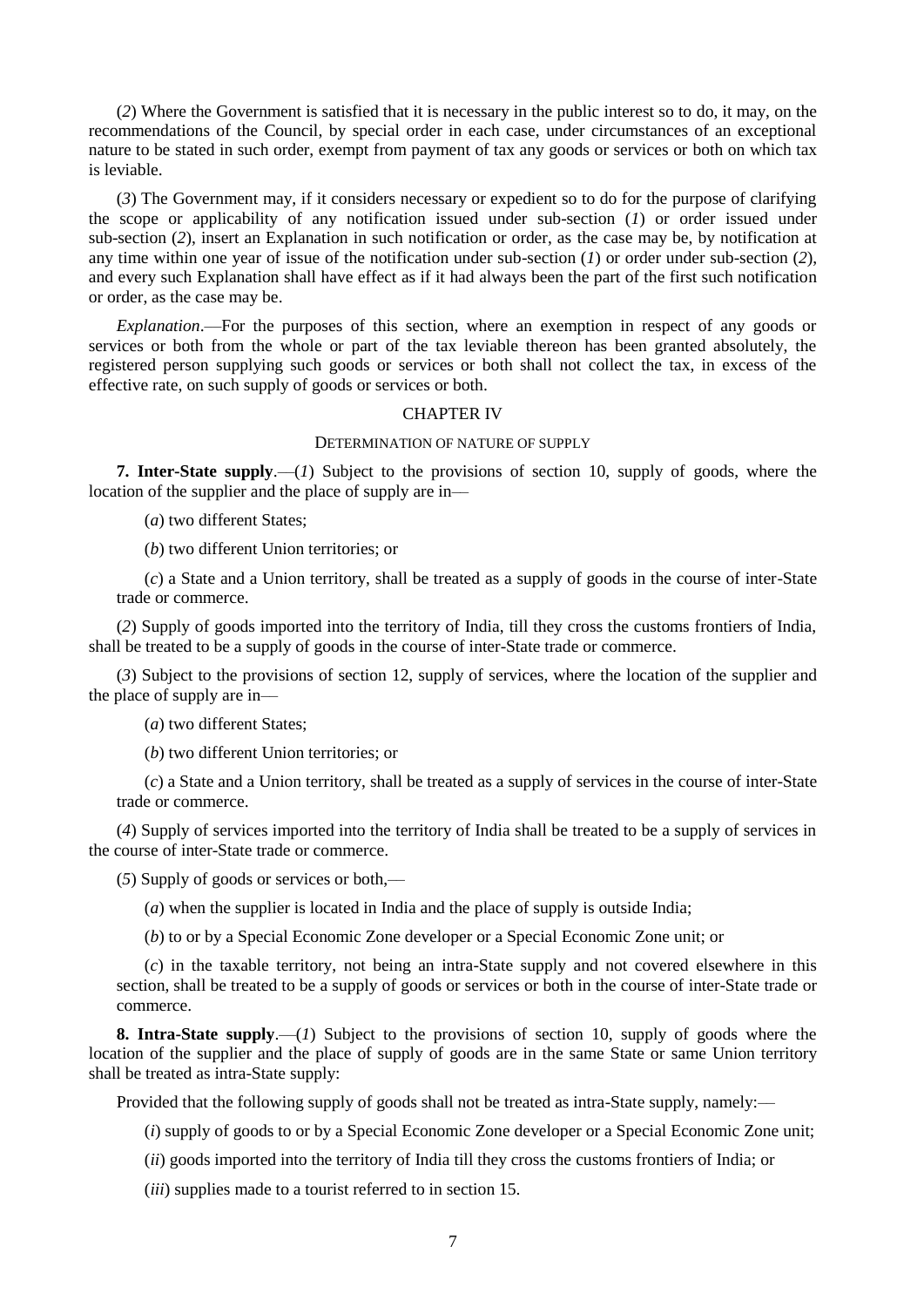(*2*) Subject to the provisions of section 12, supply of services where the location of the supplier and the place of supply of services are in the same State or same Union territory shall be treated as intra-State supply:

Provided that the intra-State supply of services shall not include supply of services to or by a Special Economic Zone developer or a Special Economic Zone unit.

*Explanation* 1.—For the purposes of this Act, where a person has,—

(*i*) an establishment in India and any other establishment outside India;

(*ii*) an establishment in a State or Union territory and any other establishment outside that State or Union territory; or

(*iii*) an establishment in a State or Union territory and any other establishment <sup>1\*\*\*</sup> registered within that State or Union territory,

then such establishments shall be treated as establishments of distinct persons.

*Explanation* 2.––A person carrying on a business through a branch or an agency or a representational office in any territory shall be treated as having an establishment in that territory.

**9. Supplies in territorial waters**.––Notwithstanding anything contained in this Act,––

(*a*) where the location of the supplier is in the territorial waters, the location of such supplier; or

(*b*) where the place of supply is in the territorial waters, the place of supply,

shall, for the purposes of this Act, be deemed to be in the coastal State or Union territory where the nearest point of the appropriate baseline is located.

### CHAPTER V

### PLACE OF SUPPLY OF GOODS OR SERVICES OR BOTH

**10. Place of supply of goods other than supply of goods imported into, or exported from India**.–– (*1*) The place of supply of goods, other than supply of goods imported into, or exported from India, shall be as under,––

(*a*) where the supply involves movement of goods, whether by the supplier or the recipient or by any other person, the place of supply of such goods shall be the location of the goods at the time at which the movement of goods terminates for delivery to the recipient;

(*b*) where the goods are delivered by the supplier to a recipient or any other person on the direction of a third person, whether acting as an agent or otherwise, before or during movement of goods, either by way of transfer of documents of title to the goods or otherwise, it shall be deemed that the said third person has received the goods and the place of supply of such goods shall be the principal place of business of such person;

(*c*) where the supply does not involve movement of goods, whether by the supplier or the recipient, the place of supply shall be the location of such goods at the time of the delivery to the recipient;

(*d*) where the goods are assembled or installed at site, the place of supply shall be the place of such installation or assembly;

(*e*) where the goods are supplied on board a conveyance, including a vessel, an aircraft, a train or a motor vehicle, the place of supply shall be the location at which such goods are taken on board.

(*2*) Where the place of supply of goods cannot be determined, the place of supply shall be determined in such manner as may be prescribed.

**11. Place of supply of goods imported into, or exported from India**.––The place of supply of goods,––

(*a*) imported into India shall be the location of the importer;

<sup>1.</sup> The words "being a business vertical" omitted by Act 32 of 2018, s. 4 (w.e.f 1-2-2019).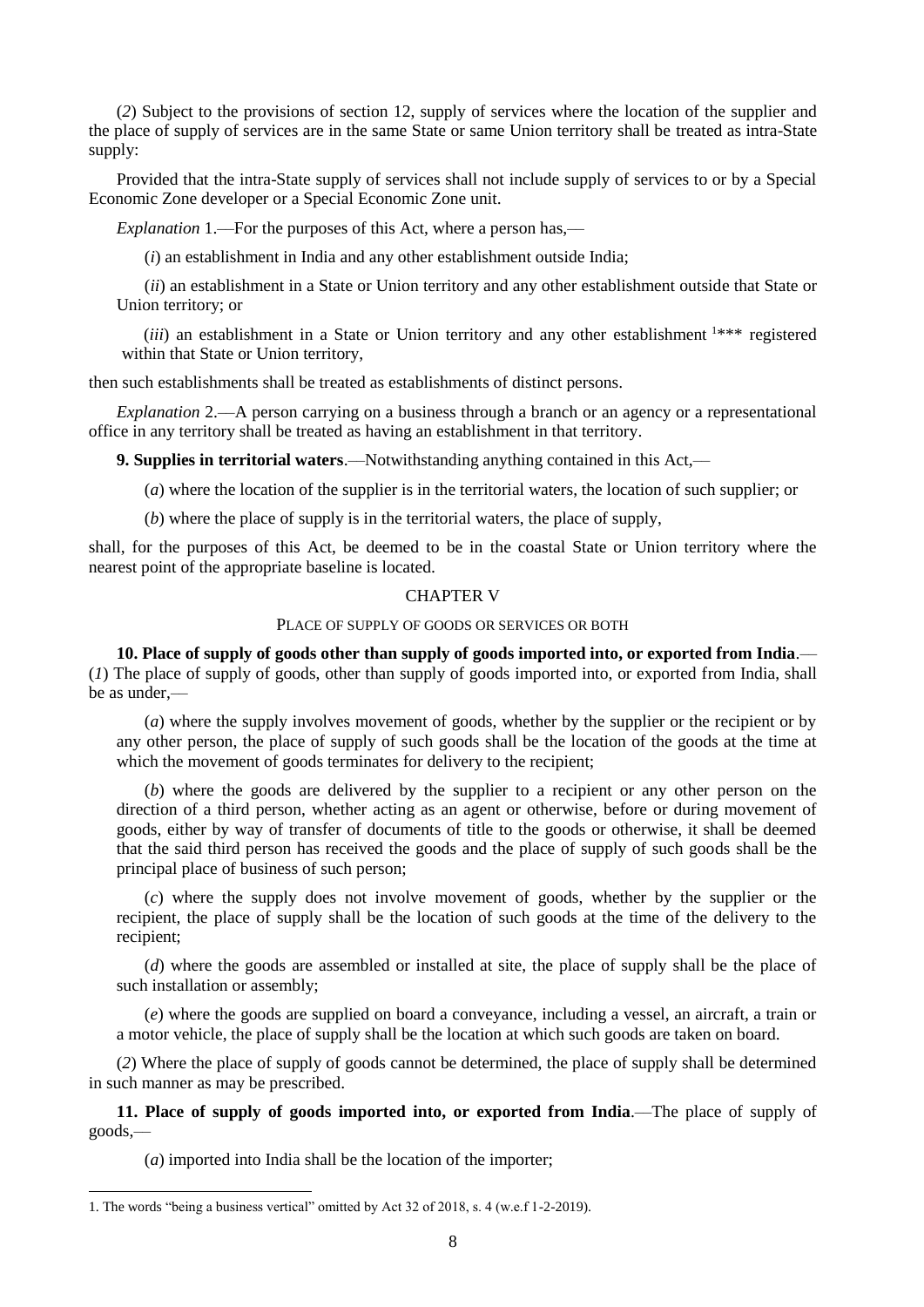(*b*) exported from India shall be the location outside India.

**12.** Place of supply of services where location of supplier and recipient is in India.— $(I)$  The provisions of this section shall apply to determine the place of supply of services where the location of supplier of services and the location of the recipient of services is in India.

(*2*) The place of supply of services, except the services specified in sub-sections (*3*) to (*14*),––

(*a*) made to a registered person shall be the location of such person;

(*b*) made to any person other than a registered person shall be,––

(*i*) the location of the recipient where the address on record exists; and

(*ii*) the location of the supplier of services in other cases.

(*3*) The place of supply of services,––

(*a*) directly in relation to an immovable property, including services provided by architects, interior decorators, surveyors, engineers and other related experts or estate agents, any service provided by way of grant of rights to use immovable property or for carrying out or co-ordination of construction work; or

(*b*) by way of lodging accommodation by a hotel, inn, guest house, home stay, club or campsite, by whatever name called, and including a house boat or any other vessel; or

(*c*) by way of accommodation in any immovable property for organising any marriage or reception or matters related thereto, official, social, cultural, religious or business function including services provided in relation to such function at such property; or

(*d*) any services ancillary to the services referred to in clauses (*a*), (*b*) and (*c*),

shall be the location at which the immovable property or boat or vessel, as the case may be, is located or intended to be located:

Provided that if the location of the immovable property or boat or vessel is located or intended to be located outside India, the place of supply shall be the location of the recipient.

*Explanation*.––Where the immovable property or boat or vessel is located in more than one State or Union territory, the supply of services shall be treated as made in each of the respective States or Union territories, in proportion to the value for services separately collected or determined in terms of the contract or agreement entered into in this regard or, in the absence of such contract or agreement, on such other basis as may be prescribed.

(*4*) The place of supply of restaurant and catering services, personal grooming, fitness, beauty treatment, health service including cosmetic and plastic surgery shall be the location where the services are actually performed.

(*5*) The place of supply of services in relation to training and performance appraisal to,––

(*a*) a registered person, shall be the location of such person;

(*b*) a person other than a registered person, shall be the location where the services are actually performed.

(*6*) The place of supply of services provided by way of admission to a cultural, artistic, sporting, scientific, educational, entertainment event or amusement park or any other place and services ancillary thereto, shall be the place where the event is actually held or where the park or such other place is located.

(*7*) The place of supply of services provided by way of,—

(*a*) organisation of a cultural, artistic, sporting, scientific, educational or entertainment event including supply of services in relation to a conference, fair, exhibition, celebration or similar events; or

(*b*) services ancillary to organisation of any of the events or services referred to in clause (*a*), or assigning of sponsorship to such events,––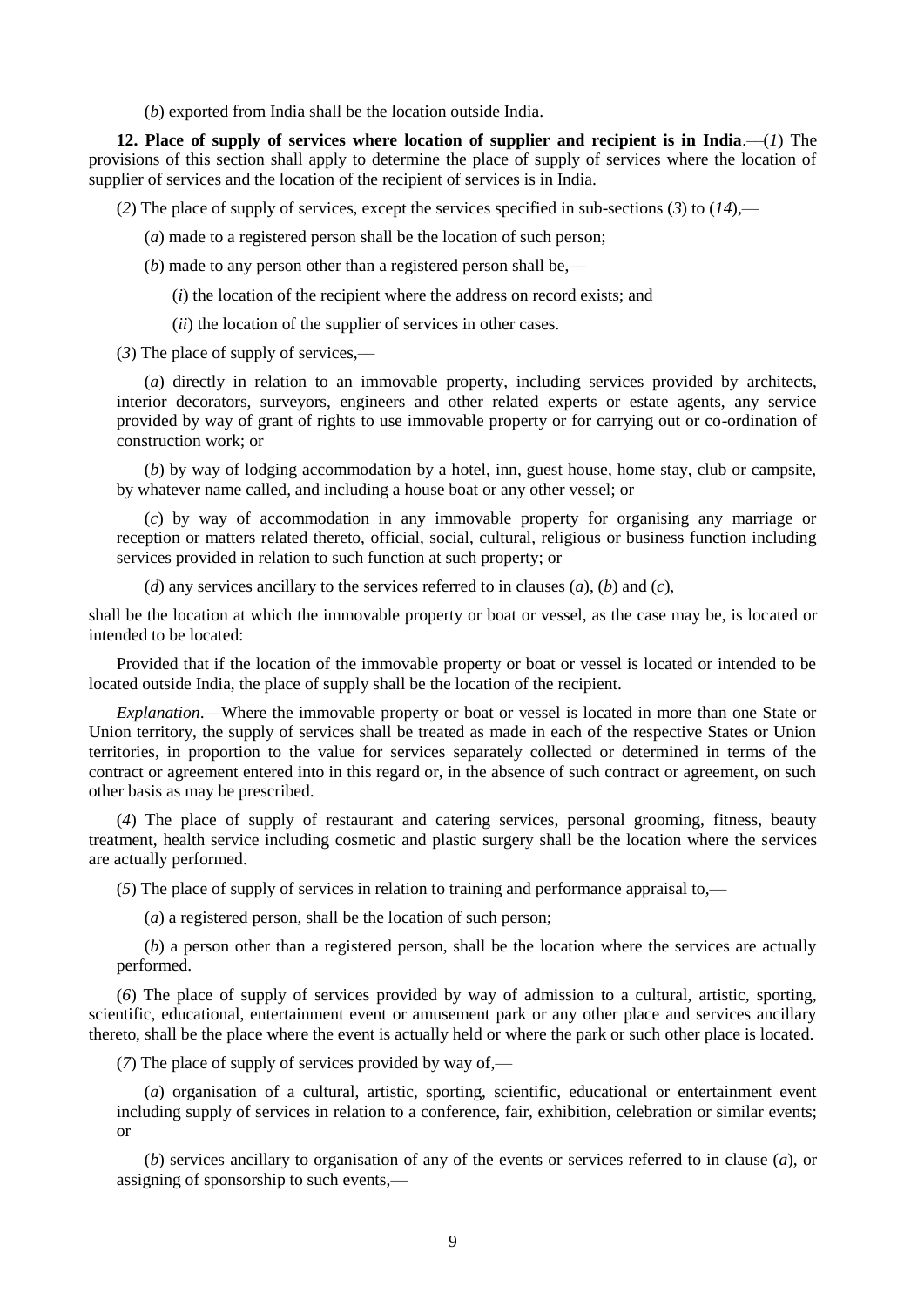(*i*) to a registered person, shall be the location of such person;

(*ii*) to a person other than a registered person, shall be the place where the event is actually held and if the event is held outside India, the place of supply shall be the location of the recipient.

*Explanation*.––Where the event is held in more than one State or Union territory and a consolidated amount is charged for supply of services relating to such event, the place of supply of such services shall be taken as being in each of the respective States or Union territories in proportion to the value for services separately collected or determined in terms of the contract or agreement entered into in this regard or, in the absence of such contract or agreement, on such other basis as may be prescribed.

(*8*) The place of supply of services by way of transportation of goods, including by mail or courier  $to,$ 

(*a*) a registered person, shall be the location of such person;

(*b*) a person other than a registered person, shall be the location at which such goods are handed over for their transportation.

<sup>1</sup>[Provided that where the transportation of goods is to a place outside India, the place of supply shall be the place of destination of such goods.]

(*9*) The place of supply of passenger transportation service to,—

(*a*) a registered person, shall be the location of such person;

(*b*) a person other than a registered person, shall be the place where the passenger embarks on the conveyance for a continuous journey:

Provided that where the right to passage is given for future use and the point of embarkation is not known at the time of issue of right to passage, the place of supply of such service shall be determined in accordance with the provisions of sub-section (*2*).

*Explanation*.––For the purposes of this sub-section, the return journey shall be treated as a separate journey, even if the right to passage for onward and return journey is issued at the same time.

(*10*) The place of supply of services on board a conveyance, including a vessel, an aircraft, a train or a motor vehicle, shall be the location of the first scheduled point of departure of that conveyance for the journey.

(*11*) The place of supply of telecommunication services including data transfer, broadcasting, cable and direct to home television services to any person shall,—

(*a*) in case of services by way of fixed telecommunication line, leased circuits, internet leased circuit, cable or dish antenna, be the location where the telecommunication line, leased circuit or cable connection or dish antenna is installed for receipt of services;

(*b*) in case of mobile connection for telecommunication and internet services provided on post-paid basis, be the location of billing address of the recipient of services on the record of the supplier of services;

(*c*) in cases where mobile connection for telecommunication, internet service and direct to home television services are provided on pre-payment basis through a voucher or any other means,––

(*i*) through a selling agent or a re-seller or a distributor of subscriber identity module card or re-charge voucher, be the address of the selling agent or re-seller or distributor as per the record of the supplier at the time of supply; or

(*ii*) by any person to the final subscriber, be the location where such prepayment is received or such vouchers are sold;

<sup>1.</sup> The proviso ins. by Act 32 of 2018, s. 5 (w.e.f. 1-2-2019).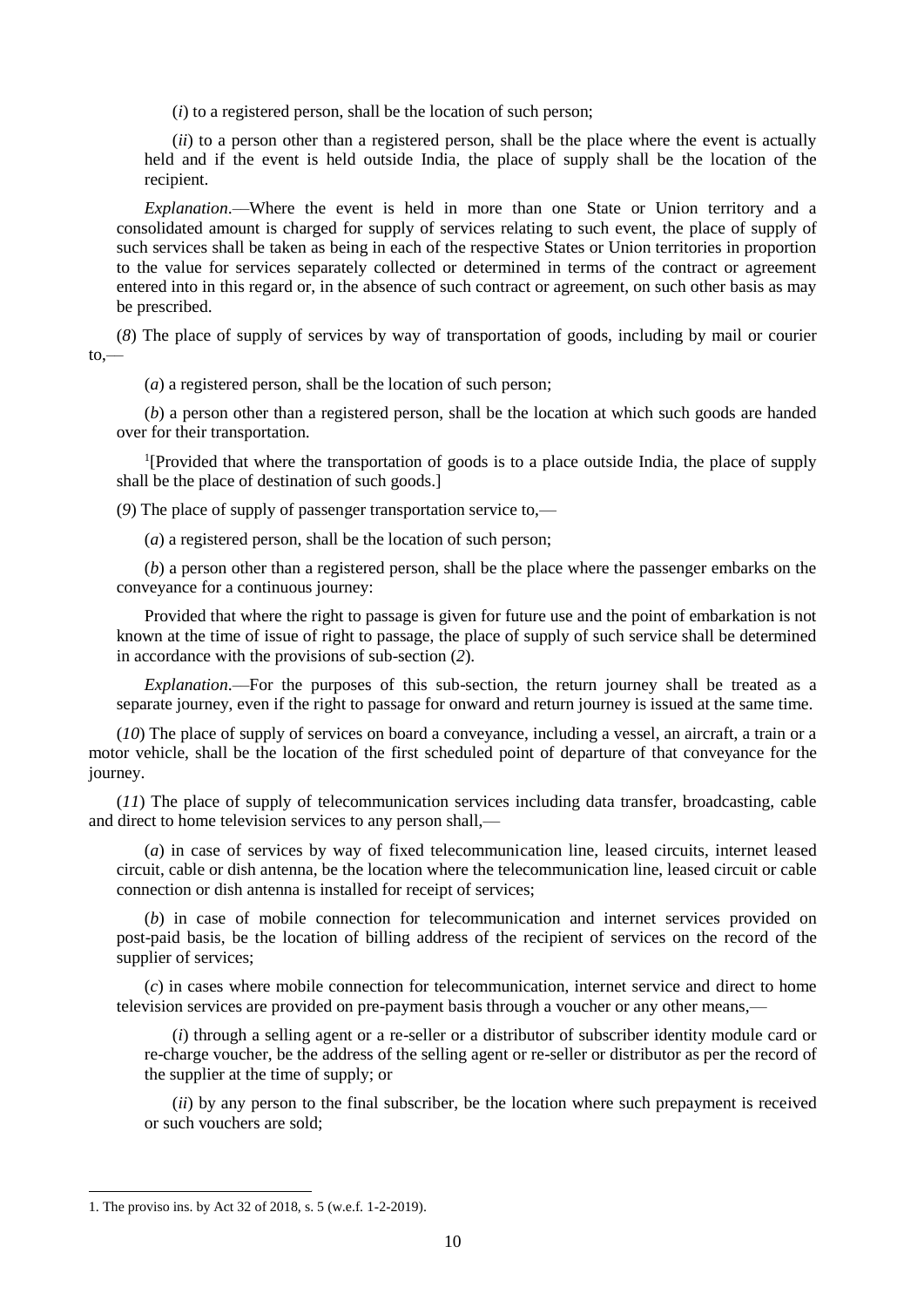(*d*) in other cases, be the address of the recipient as per the records of the supplier of services and where such address is not available, the place of supply shall be location of the supplier of services:

Provided that where the address of the recipient as per the records of the supplier of services is not available, the place of supply shall be location of the supplier of services:

Provided further that if such pre-paid service is availed or the recharge is made through internet banking or other electronic mode of payment, the location of the recipient of services on the record of the supplier of services shall be the place of supply of such services.

*Explanation*.––Where the leased circuit is installed in more than one State or Union territory and a consolidated amount is charged for supply of services relating to such circuit, the place of supply of such services shall be taken as being in each of the respective States or Union territories in proportion to the value for services separately collected or determined in terms of the contract or agreement entered into in this regard or, in the absence of such contract or agreement, on such other basis as may be prescribed.

(*12*) The place of supply of banking and other financial services, including stock broking services to any person shall be the location of the recipient of services on the records of the supplier of services:

Provided that if the location of recipient of services is not on the records of the supplier, the place of supply shall be the location of the supplier of services.

(*13*) The place of supply of insurance services shall,––

(*a*) to a registered person, be the location of such person;

(*b*) to a person other than a registered person, be the location of the recipient of services on the records of the supplier of services.

(*14*) The place of supply of advertisement services to the Central Government, a State Government, a statutory body or a local authority meant for the States or Union territories identified in the contract or agreement shall be taken as being in each of such States or Union territories and the value of such supplies specific to each State or Union territory shall be in proportion to the amount attributable to services provided by way of dissemination in the respective States or Union territories as may be determined in terms of the contract or agreement entered into in this regard or, in the absence of such contract or agreement, on such other basis as may be prescribed.

**13. Place of supply of services where location of supplier or location of recipient is outside India.**—(*1*) The provisions of this section shall apply to determine the place of supply of services where the location of the supplier of services or the location of the recipient of services is outside India.

(*2*) The place of supply of services except the services specified in sub-sections (*3*) to (*13*) shall be the location of the recipient of services:

Provided that where the location of the recipient of services is not available in the ordinary course of business, the place of supply shall be the location of the supplier of services.

(*3*) The place of supply of the following services shall be the location where the services are actually performed, namely:—

(*a*) services supplied in respect of goods which are required to be made physically available by the recipient of services to the supplier of services, or to a person acting on behalf of the supplier of services in order to provide the services:

Provided that when such services are provided from a remote location by way of electronic means, the place of supply shall be the location where goods are situated at the time of supply of services:

<sup>1</sup>[Provided further that nothing contained in this clause shall apply in the case of services supplied in respect of goods which are temporarily imported into India for repairs or for any other treatment or

<sup>1.</sup> Subs. by Act 32 of 2018, s. 6 for the second proviso (w.e.f. 1-2-2019)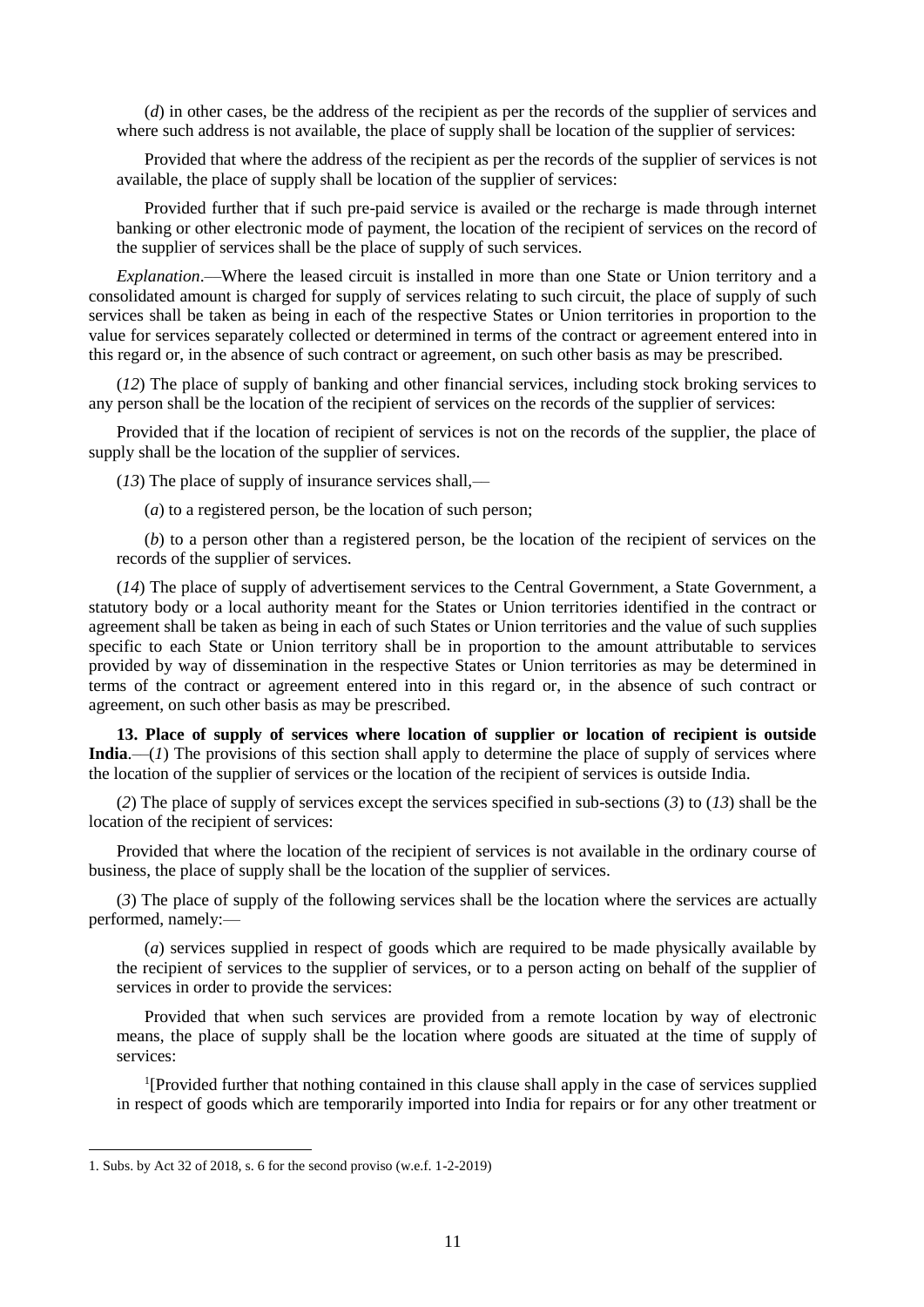process and are exported after such repairs or treatment or process without being put to any use in India, other than that which is required for such repairs or treatment or process;

(*b*) services supplied to an individual, represented either as the recipient of services or a person acting on behalf of the recipient, which require the physical presence of the recipient or the person acting on his behalf, with the supplier for the supply of services.

(*4*) The place of supply of services supplied directly in relation to an immovable property, including services supplied in this regard by experts and estate agents, supply of accommodation by a hotel, inn, guest house, club or campsite, by whatever name called, grant of rights to use immovable property, services for carrying out or co-ordination of construction work, including that of architects or interior decorators, shall be the place where the immovable property is located or intended to be located.

(*5*) The place of supply of services supplied by way of admission to, or organisation of a cultural, artistic, sporting, scientific, educational or entertainment event, or a celebration, conference, fair, exhibition or similar events, and of services ancillary to such admission or organisation, shall be the place where the event is actually held.

(*6*) Where any services referred to in sub-section (*3*) or sub-section (*4*) or sub-section (*5*) is supplied at more than one location, including a location in the taxable territory, its place of supply shall be the location in the taxable territory.

(*7*) Where the services referred to in sub-section (*3*) or sub-section (*4*) or sub-section (*5*) are supplied in more than one State or Union territory, the place of supply of such services shall be taken as being in each of the respective States or Union territories and the value of such supplies specific to each State or Union territory shall be in proportion to the value for services separately collected or determined in terms of the contract or agreement entered into in this regard or, in the absence of such contract or agreement, on such other basis as may be prescribed.

(*8*) The place of supply of the following services shall be the location of the supplier of services, namely:––

(*a*) services supplied by a banking company, or a financial institution, or a non-banking financial company, to account holders;

(*b*) intermediary services;

(*c*) services consisting of hiring of means of transport, including yachts but excluding aircrafts and vessels, up to a period of one month.

*Explanation*.—For the purposes of this sub-section, the expression,—

(*a*) "account" means an account bearing interest to the depositor, and includes a non-resident external account and a non-resident ordinary account;

(*b*) "banking company" shall have the same meaning as assigned to it under clause (*a*) of section 45A of the Reserve Bank of India Act, 1934 (2 of 1934);

(*c*) ''financial institution" shall have the same meaning as assigned to it in clause (*c*) of section 45-I of the Reserve Bank of India Act, 1934 (2 of 1934);

(*d*) "non-banking financial company" means,––

(*i*) a financial institution which is a company;

(*ii*) a non-banking institution which is a company and which has as its principal business the receiving of deposits, under any scheme or arrangement or in any other manner, or lending in any manner; or

(*iii*) such other non-banking institution or class of such institutions, as the Reserve Bank of India may, with the previous approval of the Central Government and by notification in the Official Gazette, specify.

(*9*) The place of supply of services of transportation of goods, other than by way of mail or courier, shall be the place of destination of such goods.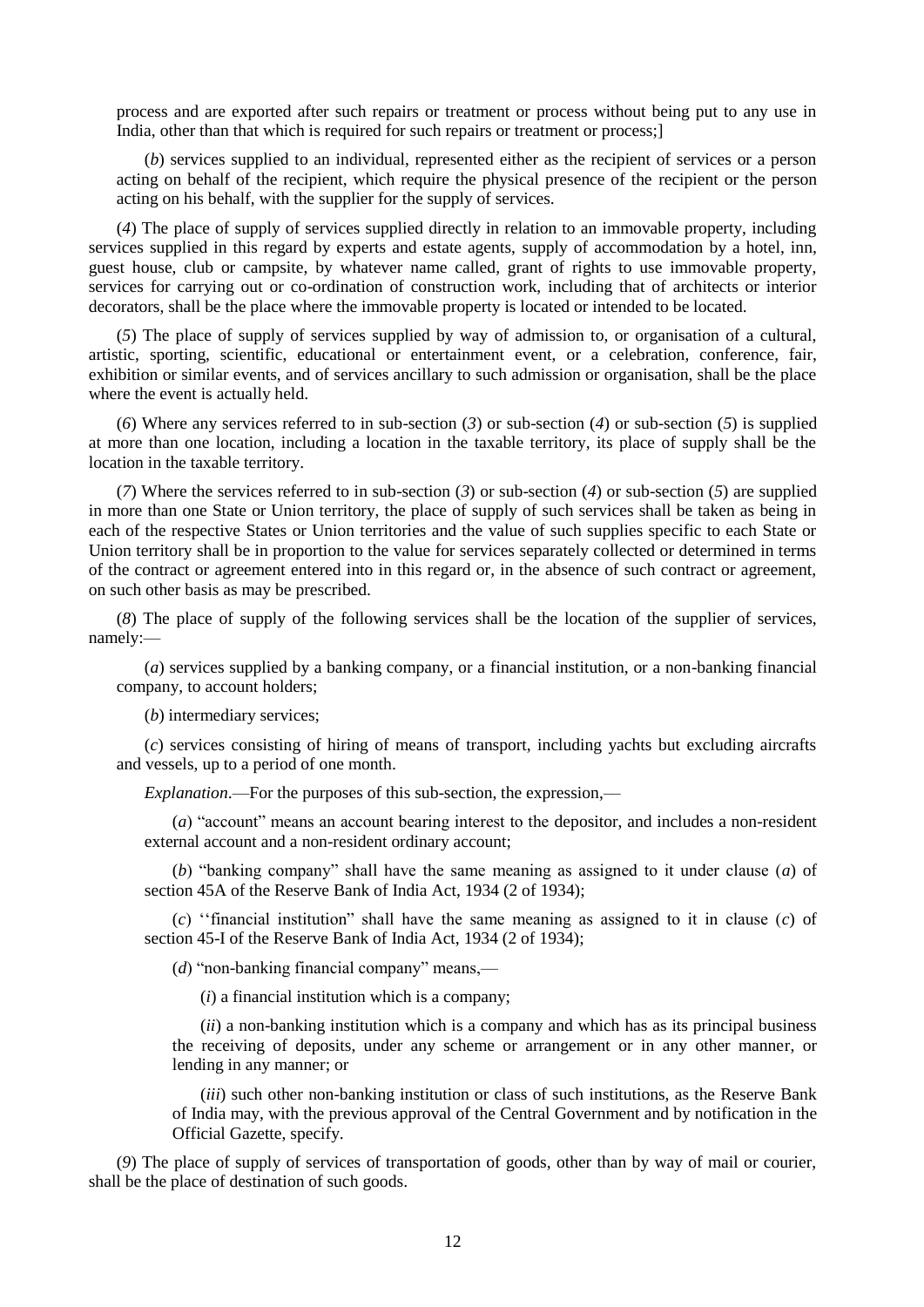(*10*) The place of supply in respect of passenger transportation services shall be the place where the passenger embarks on the conveyance for a continuous journey.

(*11*) The place of supply of services provided on board a conveyance during the course of a passenger transport operation, including services intended to be wholly or substantially consumed while on board, shall be the first scheduled point of departure of that conveyance for the journey.

(*12*) The place of supply of online information and database access or retrieval services shall be the location of the recipient of services.

*Explanation*.––For the purposes of this sub-section, person receiving such services shall be deemed to be located in the taxable territory, if any two of the following noncontradictory conditions are satisfied, namely:––

(*a*) the location of address presented by the recipient of services through internet is in the taxable territory;

(*b*) the credit card or debit card or store value card or charge card or smart card or any other card by which the recipient of services settles payment has been issued in the taxable territory;

(*c*) the billing address of the recipient of services is in the taxable territory;

(*d*) the internet protocol address of the device used by the recipient of services is in the taxable territory;

(*e*) the bank of the recipient of services in which the account used for payment is maintained is in the taxable territory;

(*f*) the country code of the subscriber identity module card used by the recipient of services is of taxable territory;

(*g*) the location of the fixed land line through which the service is received by the recipient is in the taxable territory.

(*13*) In order to prevent double taxation or non-taxation of the supply of a service, or for the uniform application of rules, the Government shall have the power to notify any description of services or circumstances in which the place of supply shall be the place of effective use and enjoyment of a service.

**14. Special provision for payment of tax by a supplier of online information and database access**  or retrieval services.—(*1*) On supply of online information and database access or retrieval services by any person located in a non-taxable territory and received by a non-taxable online recipient, the supplier of services located in a non-taxable territory shall be the person liable for paying integrated tax on such supply of services:

Provided that in the case of supply of online information and database access or retrieval services by any person located in a non-taxable territory and received by a nontaxable online recipient, an intermediary located in the non-taxable territory, who arranges or facilitates the supply of such services, shall be deemed to be the recipient of such services from the supplier of services in non-taxable territory and supplying such services to the non-taxable online recipient except when such intermediary satisfies the following conditions, namely:––

(*a*) the invoice or customer's bill or receipt issued or made available by such intermediary taking part in the supply clearly identifies the service in question and its supplier in non-taxable territory;

(*b*) the intermediary involved in the supply does not authorise the charge to the customer or take part in its charge which is that the intermediary neither collects or processes payment in any manner nor is responsible for the payment between the non-taxable online recipient and the supplier of such services;

(*c*) the intermediary involved in the supply does not authorise delivery; and

(*d*) the general terms and conditions of the supply are not set by the intermediary involved in the supply but by the supplier of services.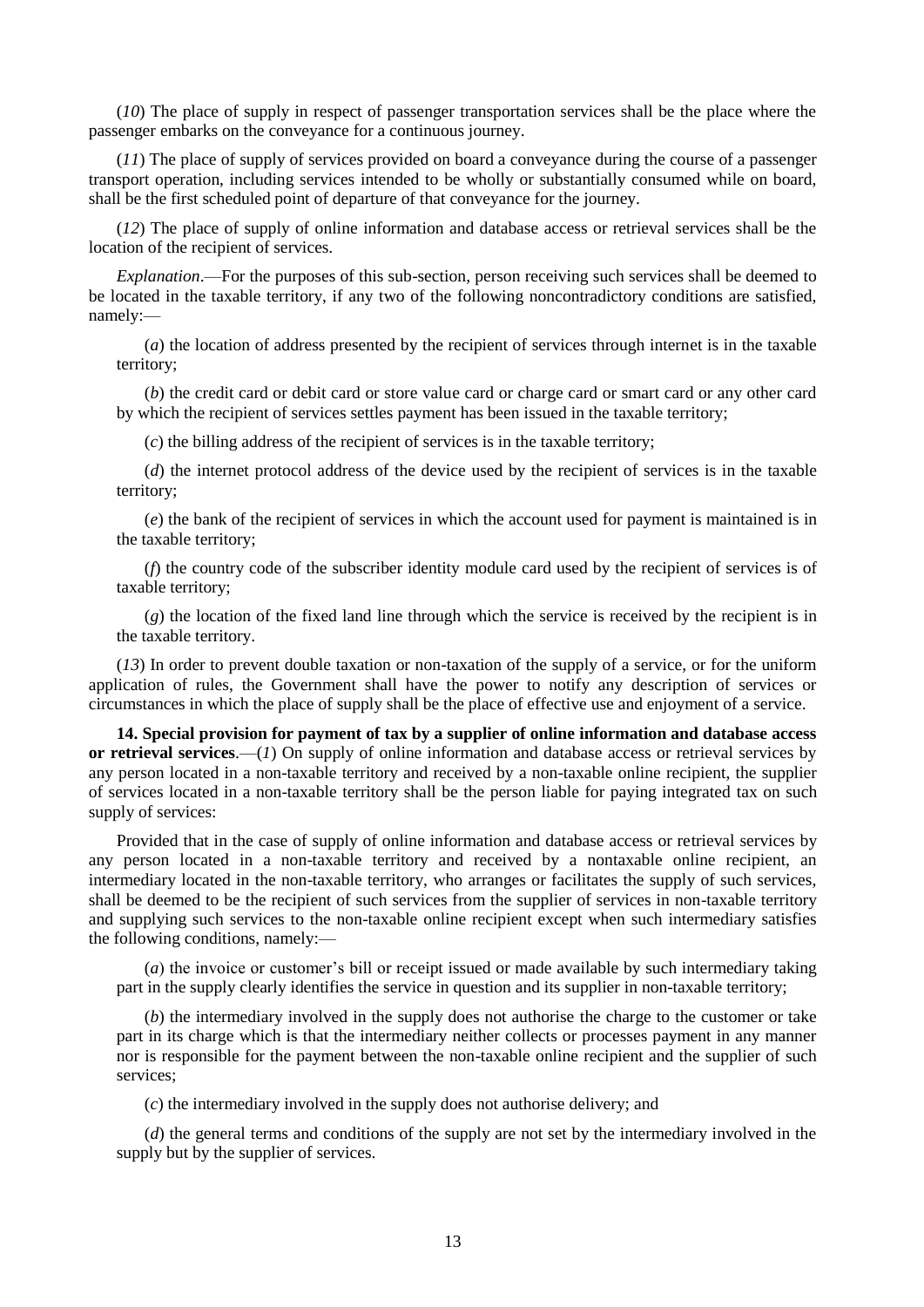(*2*) The supplier of online information and database access or retrieval services referred to in sub-section (*1*) shall, for payment of integrated tax, take a single registration under the Simplified Registration Scheme to be notified by the Government:

Provided that any person located in the taxable territory representing such supplier for any purpose in the taxable territory shall get registered and pay integrated tax on behalf of the supplier:

Provided further that if such supplier does not have a physical presence or does not have a representative for any purpose in the taxable territory, he may appoint a person in the taxable territory for the purpose of paying integrated tax and such person shall be liable for payment of such tax.

#### CHAPTER VI

#### REFUND OF INTEGRATED TAX TO INTERNATIONAL TOURIST

**15. Refund of integrated tax paid on supply of goods to tourist leaving India**.––The integrated tax paid by tourist leaving India on any supply of goods taken out of India by him shall be refunded in such manner and subject to such conditions and safeguards as may be prescribed.

*Explanation*.––For the purposes of this section, the term "tourist" means a person not normally resident in India, who enters India for a stay of not more than six months for legitimate non-immigrant purposes.

#### CHAPTER VII

### ZERO RATED SUPPLY

**16. Zero rated supply**.—(*1*) "zero rated supply" means any of the following supplies of goods or services or both, namely:-

(*a*) export of goods or services or both; or

(b) supply of goods or services or both  $\frac{1}{1}$  [for authorised operations] to a Special Economic Zone developer or a Special Economic Zone unit.

(*2*) Subject to the provisions of sub-section (*5*) of section 17 of the Central Goods and Services Tax Act, credit of input tax may be availed for making zero-rated supplies, notwithstanding that such supply may be an exempt supply.

 $^{2}$ [(3) A registered person making zero rated supply shall be eligible to claim refund of unutilized input tax credit on supply of goods or services or both, without payment of integrated tax, under bond or Letter of Undertaking, in accordance with the provisions of section 54 of the Central Goods and Services Tax Act or the rules made thereunder, subject to such conditions, safeguards and procedure as may be prescribed:

Provided that the registered person making zero rated supply of goods shall, in case of non-realisation of sale proceeds, be liable to deposit the refund so received under this sub-section along with the applicable interest under section 50 of the Central Goods and Services Tax Act within thirty days after the expiry of the time limit prescribed under the Foreign Exchange Management Act, 1999 (42 of 1999) for receipt of foreign exchange remittances, in such manner as may be prescribed.

(*4*) The Government may, on the recommendation of the Council, and subject to such conditions, safeguards and procedures, by notification, specify––

(*i*) a class of persons who may make zero rated supply on payment of integrated tax and claim refund of the tax so paid;

(*ii*) a class of goods or services which may be exported on payment of integrated tax and the supplier of such goods or services may claim the refund of tax so paid.]

<sup>1.</sup> Ins. by Act 13 of 2021, s. 123 (w.e.f. 28-3-2021).

<sup>2.</sup> Subs. by s. 123, *ibid*., for sub-section (*3*) (w.e.f. 28-3-2021).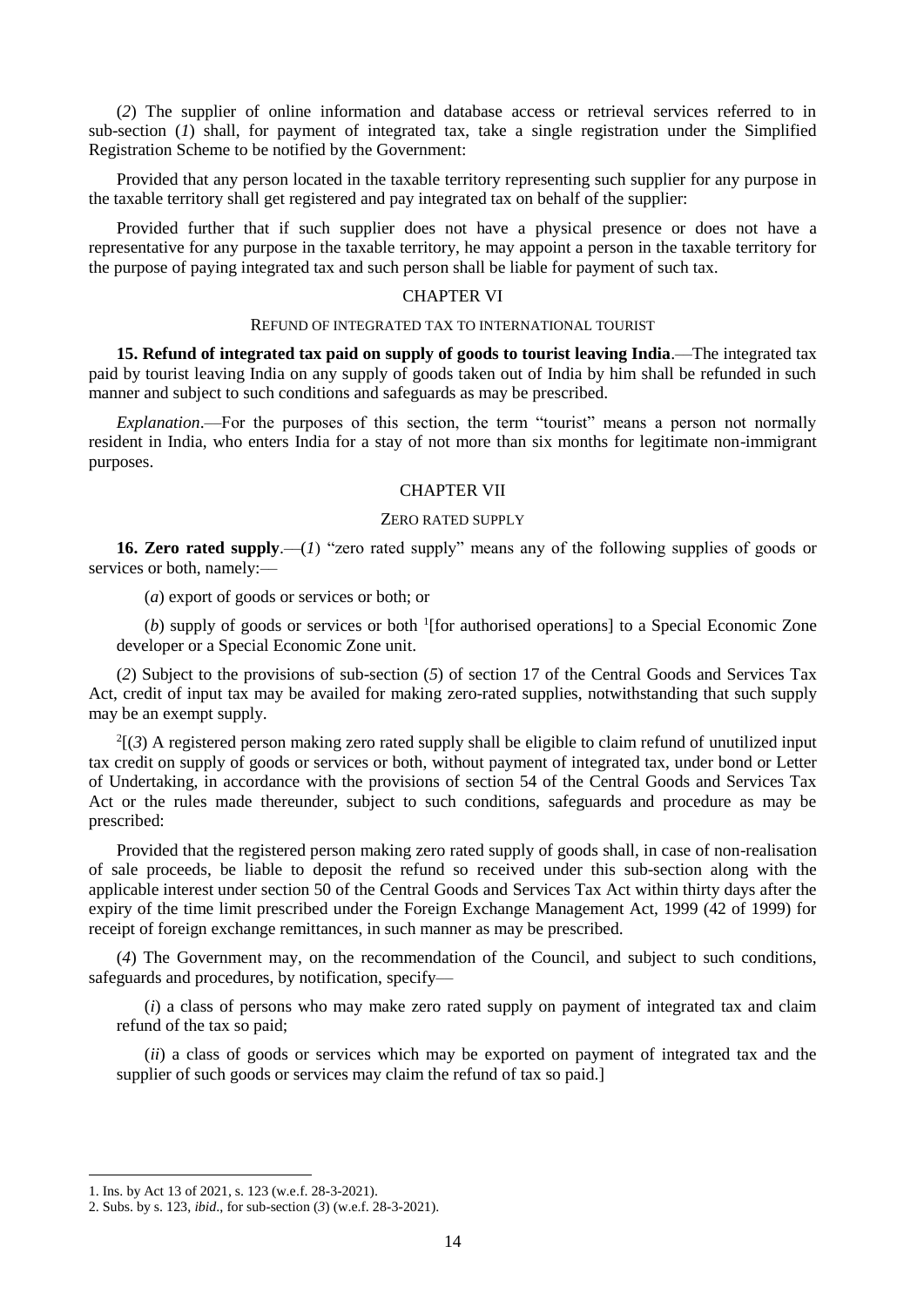### CHAPTER VIII

### APPORTIONMENT OF TAX AND SETTLEMENT OF FUNDS

**17.** Apportionment of tax and settlement of funds.— $(I)$  Out of the integrated tax paid to the Central Government,––

(*a*) in respect of inter-State supply of goods or services or both to an unregistered person or to a registered person paying tax under section 10 of the Central Goods and Services Tax Act;

(*b*) in respect of inter-State supply of goods or services or both where the registered person is not eligible for input tax credit;

(*c*) in respect of inter-State supply of goods or services or both made in a financial year to a registered person, where he does not avail of the input tax credit within the specified period and thus remains in the integrated tax account after expiry of the due date for furnishing of annual return for such year in which the supply was made;

(*d*) in respect of import of goods or services or both by an unregistered person or by a registered person paying tax under section 10 of the Central Goods and Services Tax Act;

(*e*) in respect of import of goods or services or both where the registered person is not eligible for input tax credit;

(*f*) in respect of import of goods or services or both made in a financial year by a registered person, where he does not avail of the said credit within the specified period and thus remains in the integrated tax account after expiry of the due date for furnishing of annual return for such year in which the supply was received,

the amount of tax calculated at the rate equivalent to the central tax on similar intra-State supply shall be apportioned to the Central Government.

(*2*) The balance amount of integrated tax remaining in the integrated tax account in respect of the supply for which an apportionment to the Central Government has been done under sub-section (*1*) shall be apportioned to the,––

(*a*) State where such supply takes place; and

(*b*) Central Government where such supply takes place in a Union territory:

Provided that where the place of such supply made by any taxable person cannot be determined separately, the said balance amount shall be apportioned to,––

(*a*) each of the States; and

(*b*) Central Government in relation to Union territories,

in proportion to the total supplies made by such taxable person to each of such States or Union territories, as the case may be, in a financial year:

Provided further that where the taxable person making such supplies is not identifiable, the said balance amount shall be apportioned to all States and the Central Government in proportion to the amount collected as State tax or, as the case may be, Union territory tax, by the respective State or, as the case may be, by the Central Government during the immediately preceding financial year.

1 [(2A) The amount not apportioned under sub-section (*1*) and sub-section (*2*) may, for the time being, on the recommendations of the Council, be apportioned at the rate of fifty per cent. to the Central Government and fifty per cent. to the State Governments or the Union territories, as the case may be, on *ad hoc* basis and shall be adjusted against the amount apportioned under the said sub-sections.]

(*3*) The provisions of sub-sections (*1*) and (*2*) relating to apportionment of integrated tax shall, *mutatis mutandis*, apply to the apportionment of interest, penalty and compounding amount realised in connection with the tax so apportioned.

<sup>1.</sup> Ins. by Act 32 of 2018, s. 7 (w.e.f. 1-2-2019).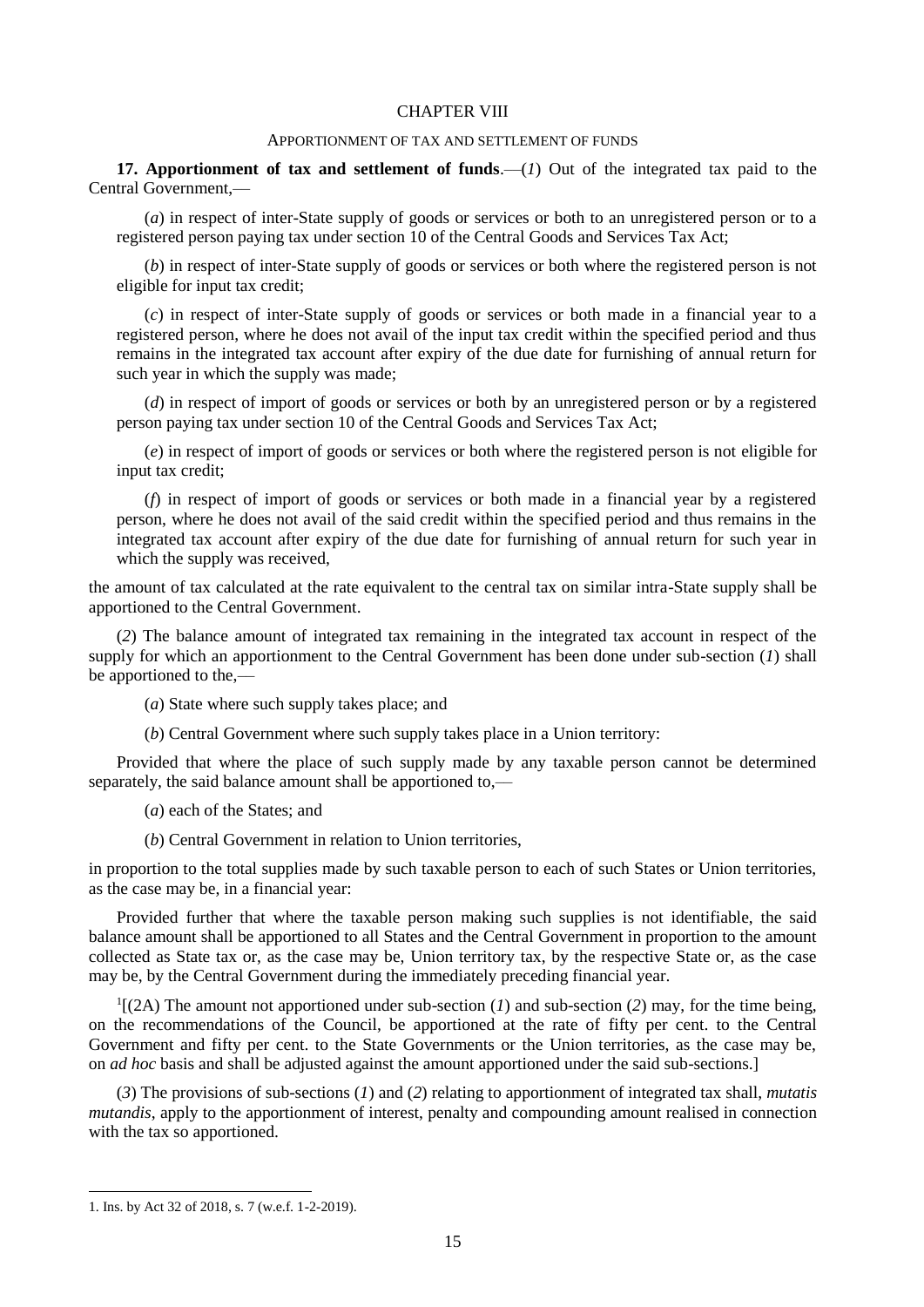(*4*) Where an amount has been apportioned to the Central Government or a State Government under sub-section (*1*) or sub-section (*2*) or sub-section (*3*), the amount collected as integrated tax shall stand reduced by an amount equal to the amount so apportioned and the Central Government shall transfer to the central tax account or Union territory tax account, an amount equal to the respective amounts apportioned to the Central Government and shall transfer to the State tax account of the respective States an amount equal to the amount apportioned to that State, in such manner and within such time as may be prescribed.

(*5*) Any integrated tax apportioned to a State or, as the case may be, to the Central Government on account of a Union territory, if subsequently found to be refundable to any person and refunded to such person, shall be reduced from the amount to be apportioned under this section, to such State, or Central Government on account of such Union territory, in such manner and within such time as may be prescribed.

**1 [17A. Transfer of certain amounts**.––Where any amount has been transferred from the electronic cash ledger under this Act to the electronic cash ledger under the State Goods and Services Tax Act or the Union Territory Goods and Services Tax Act, the Government shall transfer to the State tax account or the Union territory tax account, an amount equal to the amount transferred from the electronic cash ledger, in such manner and within such time, as may be prescribed.

**18. Transfer of input tax credit**.––On utilisation of credit of integrated tax availed under this Act for payment of,—

(*a*) central tax in accordance with the provisions of sub-section (*5*) of section 49 of the Central Goods and Services Tax Act, the amount collected as integrated tax shall stand reduced by an amount equal to the credit so utilised and the Central Government shall transfer an amount equal to the amount so reduced from the integrated tax account to the central tax account in such manner and within such time as may be prescribed;

(*b*) Union territory tax in accordance with the provisions of section 9 of the Union Territory Goods and Services Tax Act, the amount collected as integrated tax shall stand reduced by an amount equal to the credit so utilised and the Central Government shall transfer an amount equal to the amount so reduced from the integrated tax account to the Union territory tax account in such manner and within such time as may be prescribed;

(*c*) State tax in accordance with the provisions of the respective State Goods and Services Tax Act, the amount collected as integrated tax shall stand reduced by an amount equal to the credit so utilised and shall be apportioned to the appropriate State Government and the Central Government shall transfer the amount so apportioned to the account of the appropriate State Government in such manner and within such time as may be prescribed.

*Explanation*.––For the purposes of this Chapter, "appropriate State" in relation to a taxable person, means the State or Union territory where he is registered or is liable to be registered under the provisions of the Central Goods and Services Tax Act.

19. Tax wrongfully collected and paid to Central Government or State Government.––(1) A registered person who has paid integrated tax on a supply considered by him to be an inter-State supply, but which is subsequently held to be an intra-State supply, shall be granted refund of the amount of integrated tax so paid in such manner and subject to such conditions as may be prescribed.

(*2*) A registered person who has paid central tax and State tax or Union territory tax, as the case may be, on a transaction considered by him to be an intra-State supply, but which is subsequently held to be an inter-State supply, shall not be required to pay any interest on the amount of integrated tax payable.

### CHAPTER IX

#### **MISCELLANEOUS**

**20. Application of provisions of Central Goods and Services Tax Act**.––Subject to the provisions of this Act and the rules made thereunder, the provisions of Central Goods and Services Tax Act relating  $to,$ 

<sup>1.</sup> Ins. by Act 23 of 2019, s. 114 (w.e.f. 01-01-2020).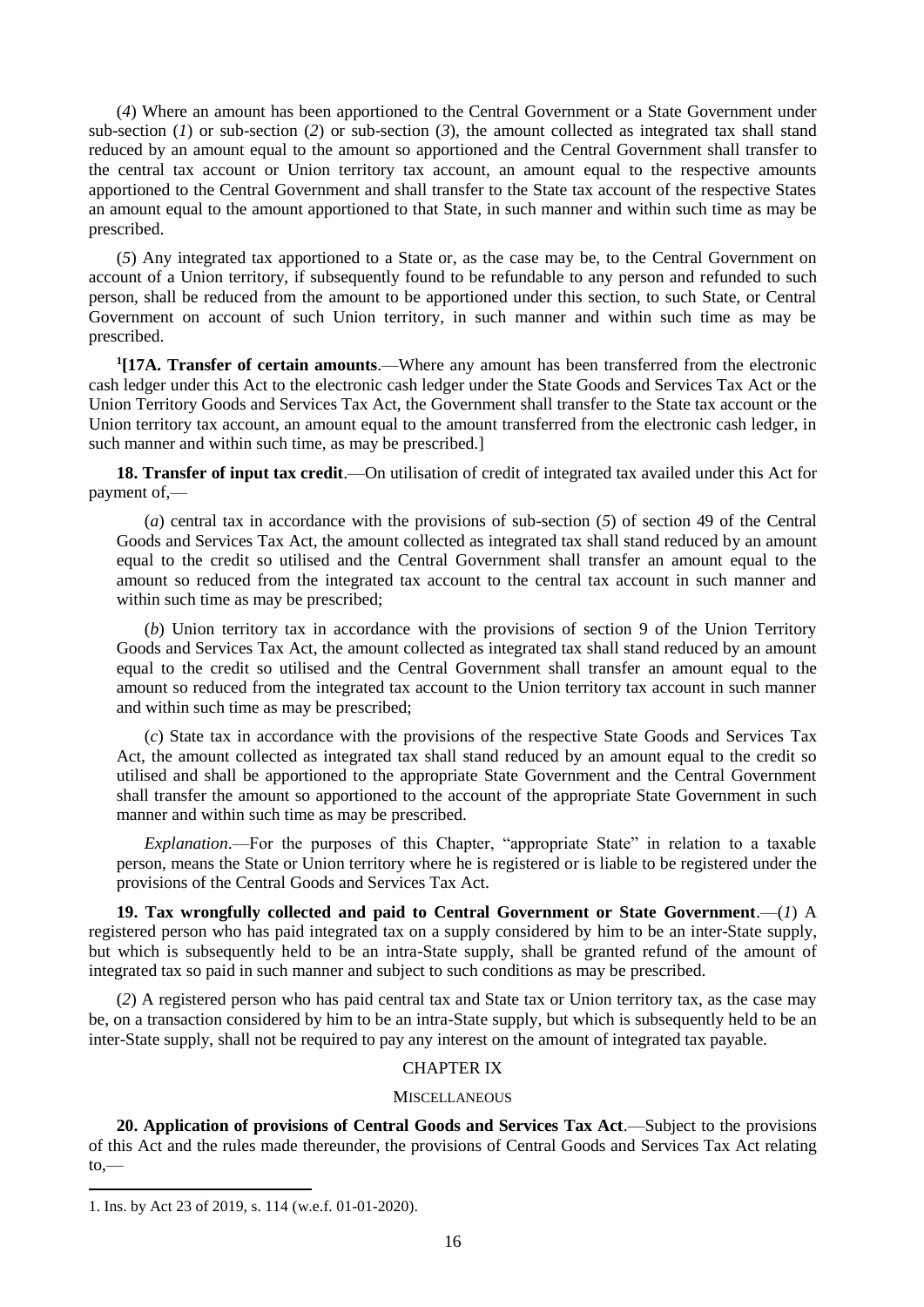(*i*) scope of supply;

(*ii*) composite supply and mixed supply;

(*iii*) time and value of supply;

(*iv*) input tax credit;

(*v*) registration;

(*vi*) tax invoice, credit and debit notes;

(*vii*) accounts and records;

(*viii*) returns, other than late fee;

(*ix*) payment of tax;

(*x*) tax deduction at source;

(*xi*) collection of tax at source;

(*xii*) assessment;

(*xiii*) refunds;

(*xiv*) audit;

(*xv*) inspection, search, seizure and arrest;

(*xvi*) demands and recovery;

(*xvii*) liability to pay in certain cases;

(*xviii*) advance ruling;

(*xix*) appeals and revision;

(*xx*) presumption as to documents;

(*xxi*) offences and penalties;

(*xxii*) job work;

(*xxiii*) electronic commerce;

(*xxiv*) transitional provisions; and

(*xxv*) miscellaneous provisions including the provisions relating to the imposition of interest and penalty,

shall, *mutatis mutandis*, apply, so far as may be, in relation to integrated tax as they apply in relation to central tax as if they are enacted under this Act:

Provided that in the case of tax deducted at source, the deductor shall deduct tax at the rate of two per cent. from the payment made or credited to the supplier:

Provided further that in the case of tax collected at source, the operator shall collect tax at such rate not exceeding two per cent, as may be notified on the recommendations of the Council, of the net value of taxable supplies:

Provided also that for the purposes of this Act, the value of a supply shall include any taxes, duties, cesses, fees and charges levied under any law for the time being in force other than this Act, and the Goods and Services Tax (Compensation to States) Act, if charged separately by the supplier:

Provided also that in cases where the penalty is leviable under the Central Goods and Services Tax Act and the State Goods and Services Tax Act or the Union Territory Goods and Services Tax Act, the penalty leviable under this Act shall be the sum total of the said penalties.

<sup>1</sup>[Provided also that where the appeal is to be filed before the Appellate Authority or the Appellate Tribunal, the maximum amount payable shall be fifty crore rupees and one hundred crore rupees respectively.]

<sup>1.</sup> The proviso ins. by Act 32 of 2018, s. 8 (w.e.f. 1-2-2019).